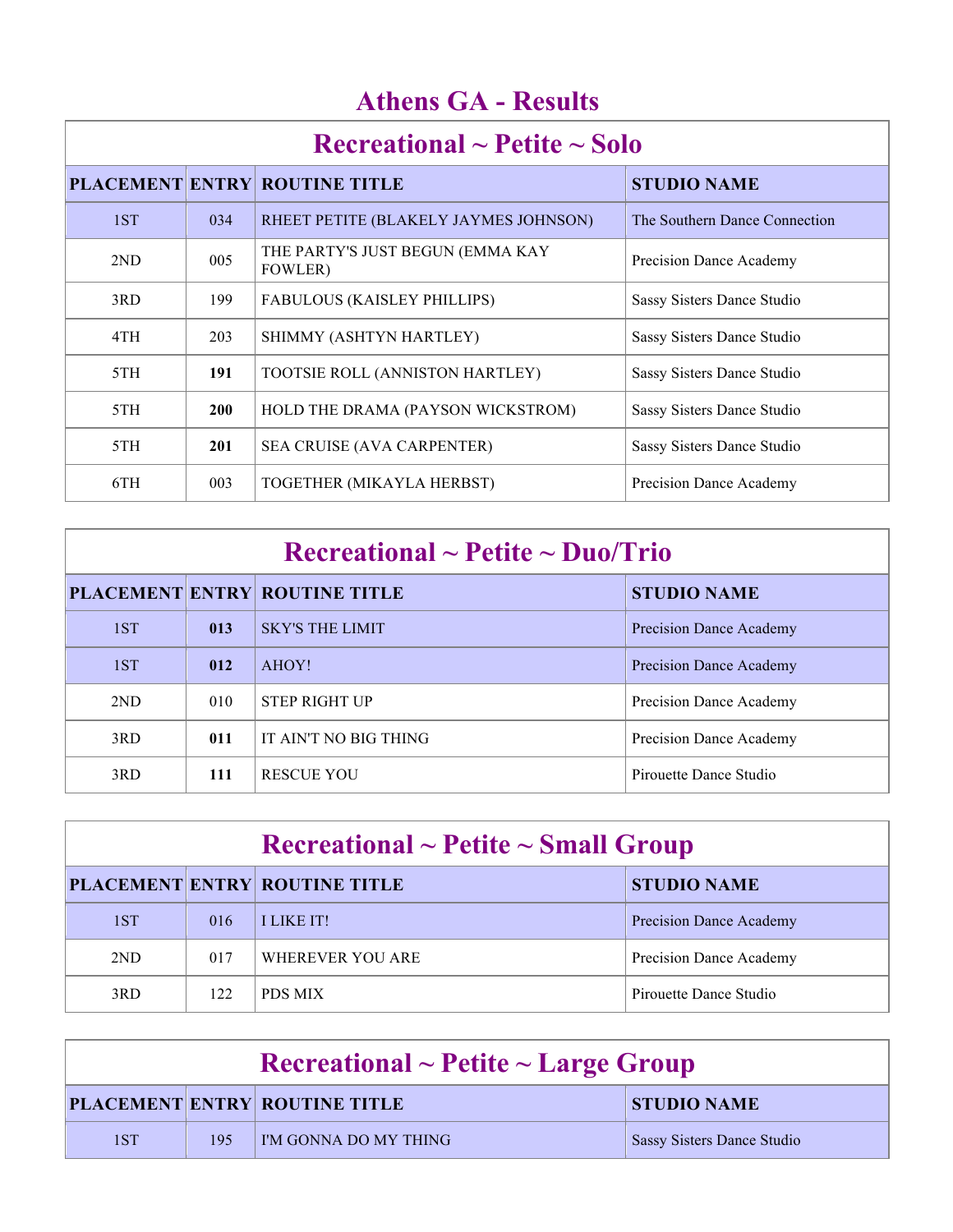| $\rm Recreational \sim Petitle \sim Line$ |     |                                      |                                   |  |
|-------------------------------------------|-----|--------------------------------------|-----------------------------------|--|
|                                           |     | <b>PLACEMENT ENTRY ROUTINE TITLE</b> | <b>STUDIO NAME</b>                |  |
| 1ST                                       | 184 | <b>BUBBLE GUM</b>                    | <b>Sassy Sisters Dance Studio</b> |  |

| $\rm Recreational \sim Junior \sim Solo$ |     |                                      |                               |
|------------------------------------------|-----|--------------------------------------|-------------------------------|
|                                          |     | <b>PLACEMENT ENTRY ROUTINE TITLE</b> | <b>STUDIO NAME</b>            |
| 1ST                                      | 176 | ОННННННН ҮЕАННННННН! (KYLA GARY)     | Gift of Dance Studio          |
| 2ND                                      | 092 | WITH LOVE (BALIE BRISCOE)            | The 6th Position              |
| 3RD                                      | 020 | DISCONNECTED (BRISTOL SIMPSON)       | Precision Dance Academy       |
| 4TH                                      | 187 | I GOT NO STRINGS (CHLOE MORRIS)      | Sassy Sisters Dance Studio    |
| 5TH                                      | 022 | SUDDEN IMPACT (MADILYN SHERMAN)      | Precision Dance Academy       |
| 6TH                                      | 135 | B.E.A.T. (MAKENZIE KNIGHT)           | Gift of Dance Studio          |
| 7TH                                      | 019 | TRYING TO BE FOUND (AYLA WOOD)       | Precision Dance Academy       |
| 8TH                                      | 091 | HUMAN (HANNAH LILLY)                 | The 6th Position              |
| 9TH                                      | 214 | DIDDLEY DEE (ANBERLIN CARPENTER)     | Sassy Sisters Dance Studio    |
| 10TH                                     | 042 | POWER (BRODEE CATE JOHNSON)          | The Southern Dance Connection |
| 11TH                                     | 085 | ME TOO (CAROLINE CLARK)              | Stephanie's Dance Explosion   |
| 12TH                                     | 044 | I FEEL GOOD (RAYLEIGH FAIRCLOTH)     | The Southern Dance Connection |

| $\rm Recreational \sim J$ unior ~ Duo/Trio |     |                                      |                               |  |
|--------------------------------------------|-----|--------------------------------------|-------------------------------|--|
|                                            |     | <b>PLACEMENT ENTRY ROUTINE TITLE</b> | <b>STUDIO NAME</b>            |  |
| 1ST                                        | 198 | <b>EASE ON DOWN THE ROAD</b>         | Sassy Sisters Dance Studio    |  |
| 2ND                                        | 058 | <b>BOOGIE WOOGIE BUGLE BOY</b>       | The Southern Dance Connection |  |
| 3RD                                        | 164 | <b>REPLAY</b>                        | Gift of Dance Studio          |  |

| $\rm Recreational \sim Junior \sim Small~Group$ |     |                                      |                            |  |
|-------------------------------------------------|-----|--------------------------------------|----------------------------|--|
|                                                 |     | <b>PLACEMENT ENTRY ROUTINE TITLE</b> | <b>STUDIO NAME</b>         |  |
| 1ST                                             | 188 | <b>NOTHING BUT STRINGS</b>           | Sassy Sisters Dance Studio |  |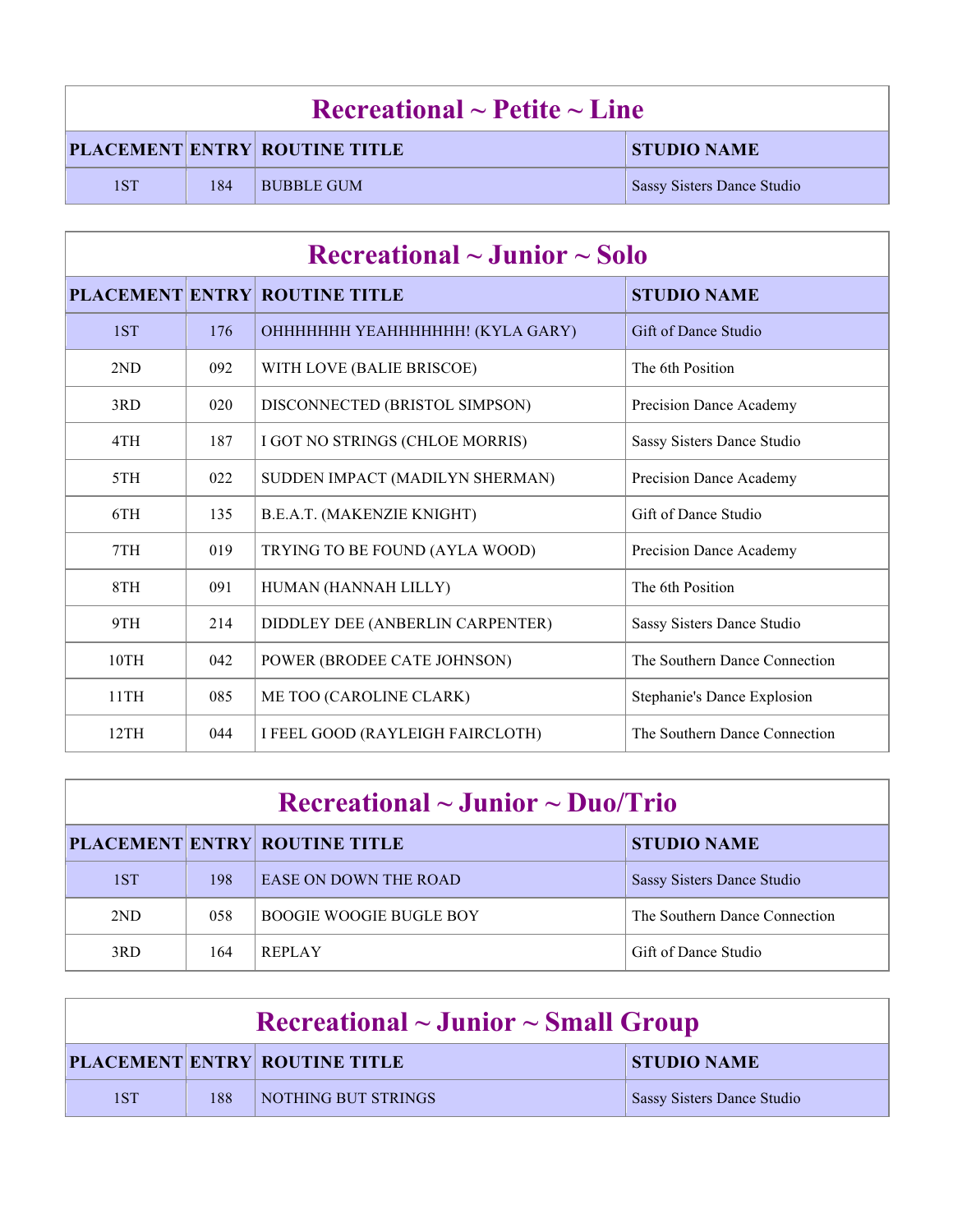| $\rm Recreational \sim Junior \sim Line$ |     |                                      |                            |  |
|------------------------------------------|-----|--------------------------------------|----------------------------|--|
|                                          |     | <b>PLACEMENT ENTRY ROUTINE TITLE</b> | <b>STUDIO NAME</b>         |  |
| 1ST                                      | 202 | <b>DON'T STOP THE PARTY</b>          | Sassy Sisters Dance Studio |  |

| $\Gamma$ Recreational $\sim$ Junior $\sim$ Production |     |                                      |                                   |  |
|-------------------------------------------------------|-----|--------------------------------------|-----------------------------------|--|
|                                                       |     | <b>PLACEMENT ENTRY ROUTINE TITLE</b> | <b>STUDIO NAME</b>                |  |
| 1ST                                                   | 215 | IMMA BEE                             | <b>Sassy Sisters Dance Studio</b> |  |

| $\rm Recreational \sim Teen \sim Solo$ |     |                                      |                            |  |
|----------------------------------------|-----|--------------------------------------|----------------------------|--|
|                                        |     | <b>PLACEMENT ENTRY ROUTINE TITLE</b> | <b>STUDIO NAME</b>         |  |
| 1ST                                    | 025 | <b>BROKEN PIECES (SARAH LIBY)</b>    | Precision Dance Academy    |  |
| 2ND                                    | 093 | ANGEL (MACIE NORTON)                 | The 6th Position           |  |
| 3RD                                    | 098 | LITTLE VOICE (RHYLEE MIRUS)          | The 6th Position           |  |
| 4TH                                    | 192 | <b>CLOSER (JANEE JOHNSON)</b>        | Sassy Sisters Dance Studio |  |

| $\rm Recreational \sim Teen \sim Duo/Trio$ |     |                                      |                            |
|--------------------------------------------|-----|--------------------------------------|----------------------------|
|                                            |     | <b>PLACEMENT ENTRY ROUTINE TITLE</b> | <b>STUDIO NAME</b>         |
| 1ST                                        | 155 | PUTTIN' ON THE RITZ                  | Gift of Dance Studio       |
| 2ND                                        | 193 | <b>BACKWARDS</b>                     | Sassy Sisters Dance Studio |
| 3RD                                        | 030 | LIGHT THAT NEVER FAILS               | Precision Dance Academy    |
| 4TH                                        | 123 | <b>WAVES</b>                         | Pirouette Dance Studio     |

| $\rm Recreational \sim Teen \sim Small\,\, Group$ |     |                                      |                                   |
|---------------------------------------------------|-----|--------------------------------------|-----------------------------------|
|                                                   |     | <b>PLACEMENT ENTRY ROUTINE TITLE</b> | <b>STUDIO NAME</b>                |
| 1ST                                               | 185 | 5 GUYS NAMED MOE                     | <b>Sassy Sisters Dance Studio</b> |
| 2ND                                               | 146 | <b>CYBORGS</b>                       | Gift of Dance Studio              |

| $\textbf{Recreational} \sim \textbf{Teen} \sim \textbf{Large Group}$ |     |                                      |                                |
|----------------------------------------------------------------------|-----|--------------------------------------|--------------------------------|
|                                                                      |     | <b>PLACEMENT ENTRY ROUTINE TITLE</b> | <b>STUDIO NAME</b>             |
| 1ST                                                                  | 041 | <b>BRICK AND MORTAR</b>              | <b>Precision Dance Academy</b> |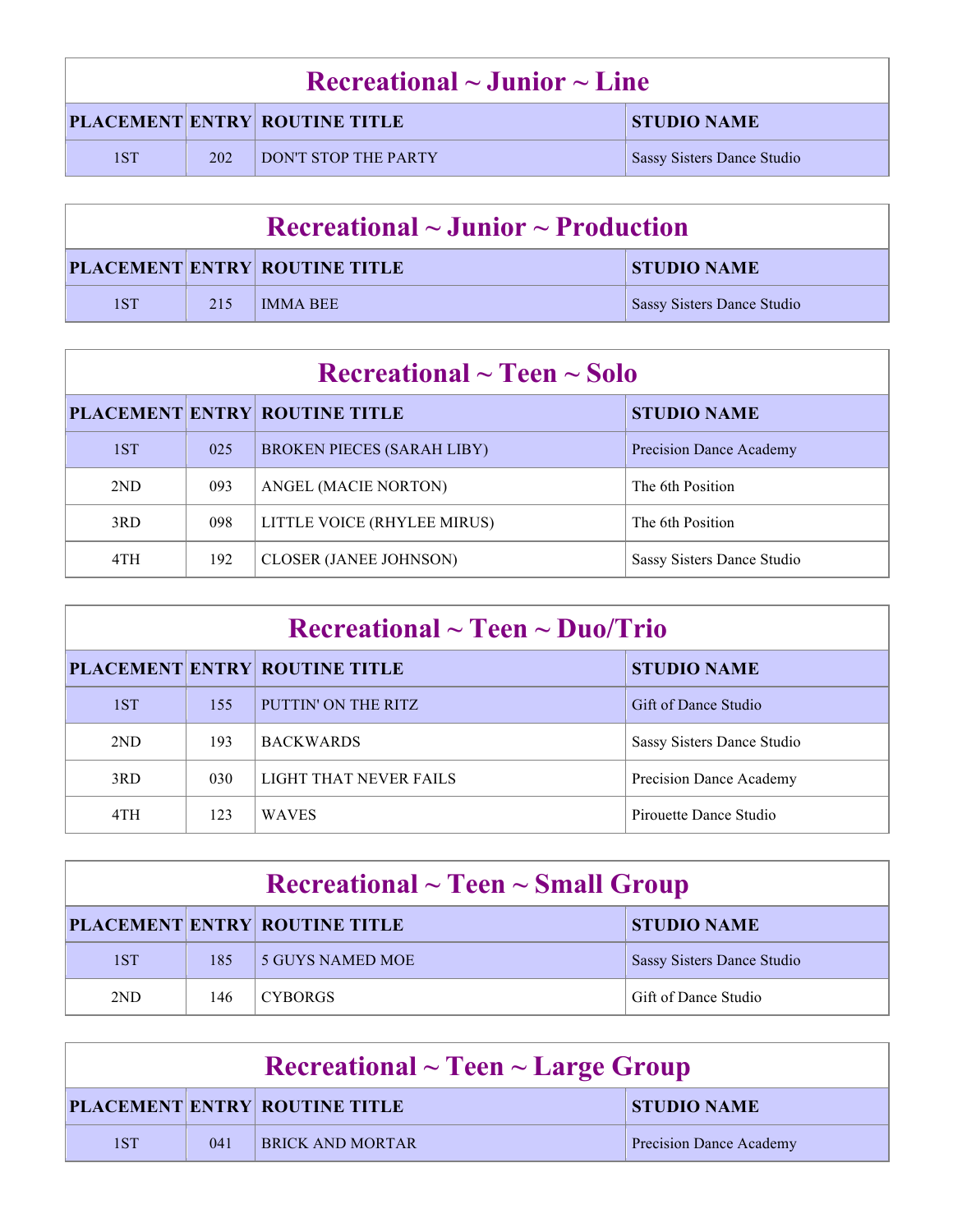| $\rm Recreational \sim Senior \sim Solo$ |     |                                      |                         |  |
|------------------------------------------|-----|--------------------------------------|-------------------------|--|
|                                          |     | <b>PLACEMENT ENTRY ROUTINE TITLE</b> | <b>STUDIO NAME</b>      |  |
| 1ST                                      | 171 | FEELING GOOD (RA'TERIAN RJ JACKSON)  | Gift of Dance Studio    |  |
| 2ND                                      | 026 | SPECIAL FEATURES (LUCY FOREMAN)      | Precision Dance Academy |  |
| 3RD                                      | 053 | PAST LOVE (ABIGAIL MILBY)            | Precision Dance Academy |  |

| $\rm Recreational \sim Senior \sim Duo/Trio$ |     |                                      |                            |
|----------------------------------------------|-----|--------------------------------------|----------------------------|
|                                              |     | <b>PLACEMENT ENTRY ROUTINE TITLE</b> | <b>STUDIO NAME</b>         |
| 1ST                                          | 208 | <b>HOLLABACK GIRL</b>                | Sassy Sisters Dance Studio |

| $\rm Recreational \sim Senior \sim Small\,\, Group$ |     |                                      |                                   |
|-----------------------------------------------------|-----|--------------------------------------|-----------------------------------|
|                                                     |     | <b>PLACEMENT ENTRY ROUTINE TITLE</b> | <b>STUDIO NAME</b>                |
| 1ST                                                 | 206 | DEVIL WENT DOWN TO GEORGIA           | <b>Sassy Sisters Dance Studio</b> |

| $\rm Recreational \sim Senior \sim Large\ Group$ |     |                                      |                                   |
|--------------------------------------------------|-----|--------------------------------------|-----------------------------------|
|                                                  |     | <b>PLACEMENT ENTRY ROUTINE TITLE</b> | <b>STUDIO NAME</b>                |
| 1ST                                              | 197 | DUELING BANJOS                       | <b>Sassy Sisters Dance Studio</b> |

| Intermediate $\sim$ Junior $\sim$ Solo |     |                                      |                          |
|----------------------------------------|-----|--------------------------------------|--------------------------|
|                                        |     | <b>PLACEMENT ENTRY ROUTINE TITLE</b> | <b>STUDIO NAME</b>       |
| 1ST                                    | 028 | <b>WARRIOR (MAKENNA ZATOR)</b>       | On Stage School of Dance |
| 2ND                                    | 014 | AIN'T NO OTHER MAN (OLIVIA MILLSAPS) | On Stage School of Dance |

| Intermediate $\sim$ Junior $\sim$ Duo/Trio                 |     |                   |                      |  |
|------------------------------------------------------------|-----|-------------------|----------------------|--|
| <b>PLACEMENT ENTRY ROUTINE TITLE</b><br><b>STUDIO NAME</b> |     |                   |                      |  |
| 1ST                                                        | 150 | <b>BUBBLE POP</b> | Gift of Dance Studio |  |
| 2ND                                                        | 132 | THIS IS A STORY   | Gift of Dance Studio |  |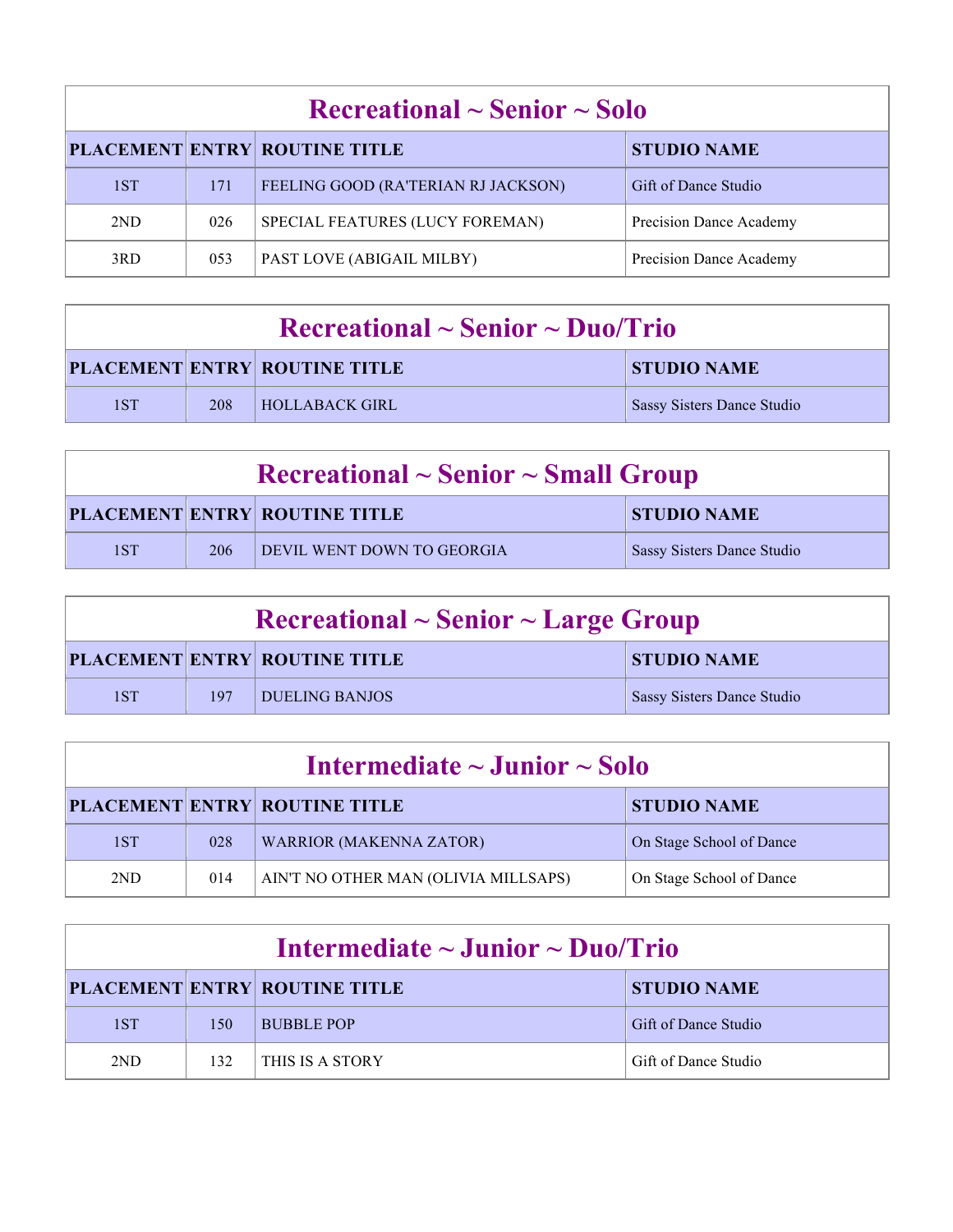| Intermediate $\sim$ Junior $\sim$ Small Group |     |                                      |                          |
|-----------------------------------------------|-----|--------------------------------------|--------------------------|
|                                               |     | <b>PLACEMENT ENTRY ROUTINE TITLE</b> | <b>STUDIO NAME</b>       |
| 1ST                                           | 018 | <b>REWIND</b>                        | On Stage School of Dance |
| 2ND                                           | 110 | -99                                  | The 6th Position         |

| Intermediate $\sim$ Teen $\sim$ Solo |     |                                         |                                          |
|--------------------------------------|-----|-----------------------------------------|------------------------------------------|
|                                      |     | <b>PLACEMENT ENTRY ROUTINE TITLE</b>    | <b>STUDIO NAME</b>                       |
| 1ST                                  | 029 | FRIEND LIKE ME (SOPHIA YANCY)           | On Stage School of Dance                 |
| 2ND                                  | 106 | ANYONE (DESTINY BRYANT)                 | The 6th Position                         |
| 3RD                                  | 048 | HIT AND RUN (MAYA WILLINS)              | On Stage School of Dance                 |
| 4TH                                  | 097 | <b>GET DOWN (ALANA CREARER)</b>         | The 6th Position                         |
| 5TH                                  | 211 | 1612 (BRINLEY SPIVEY)                   | Sassy Sisters Dance Studio               |
| 6TH                                  | 144 | PRETTY THINGS (LEYLA OZCELIK)           | <b>ALICATS Dance Studio</b>              |
| 7TH                                  | 138 | SUMMERTIME (JULIA MCDONOUGH)            | North Georgia Dance and Music<br>Factory |
| 8TH                                  | 069 | VOGUE (YI'ZHARIAH ANIYAH-SANTRICE BELL) | Stephanie's Dance Explosion              |
| 9TH                                  | 096 | WHITE FERRARI (MARLEA MCCART)           | The 6th Position                         |
| 9TH                                  | 094 | <b>BOSS (RAY BAZILE)</b>                | The 6th Position                         |
| 10TH                                 | 047 | A SONG FOR YOU (JORDYN GARDNER)         | On Stage School of Dance                 |
| 10TH                                 | 071 | WHEN DOVES CRY (MORGYN TRIBBLE)         | Stephanie's Dance Explosion              |

| Intermediate $\sim$ Teen $\sim$ Duo/Trio |     |                                      |                                          |
|------------------------------------------|-----|--------------------------------------|------------------------------------------|
|                                          |     | <b>PLACEMENT ENTRY ROUTINE TITLE</b> | <b>STUDIO NAME</b>                       |
| 1ST                                      | 043 | <b>BOUNCE BACK</b>                   | On Stage School of Dance                 |
| 2ND                                      | 166 | <b>STEPPIN' OUT</b>                  | Gift of Dance Studio                     |
| 3RD                                      | 137 | <b>SISTERS</b>                       | North Georgia Dance and Music<br>Factory |
| 4TH                                      | 072 | <b>GLAMOROUS</b>                     | Stephanie's Dance Explosion              |
| 5TH                                      | 170 | <b>SO FRESH</b>                      | ALICATS Dance Studio                     |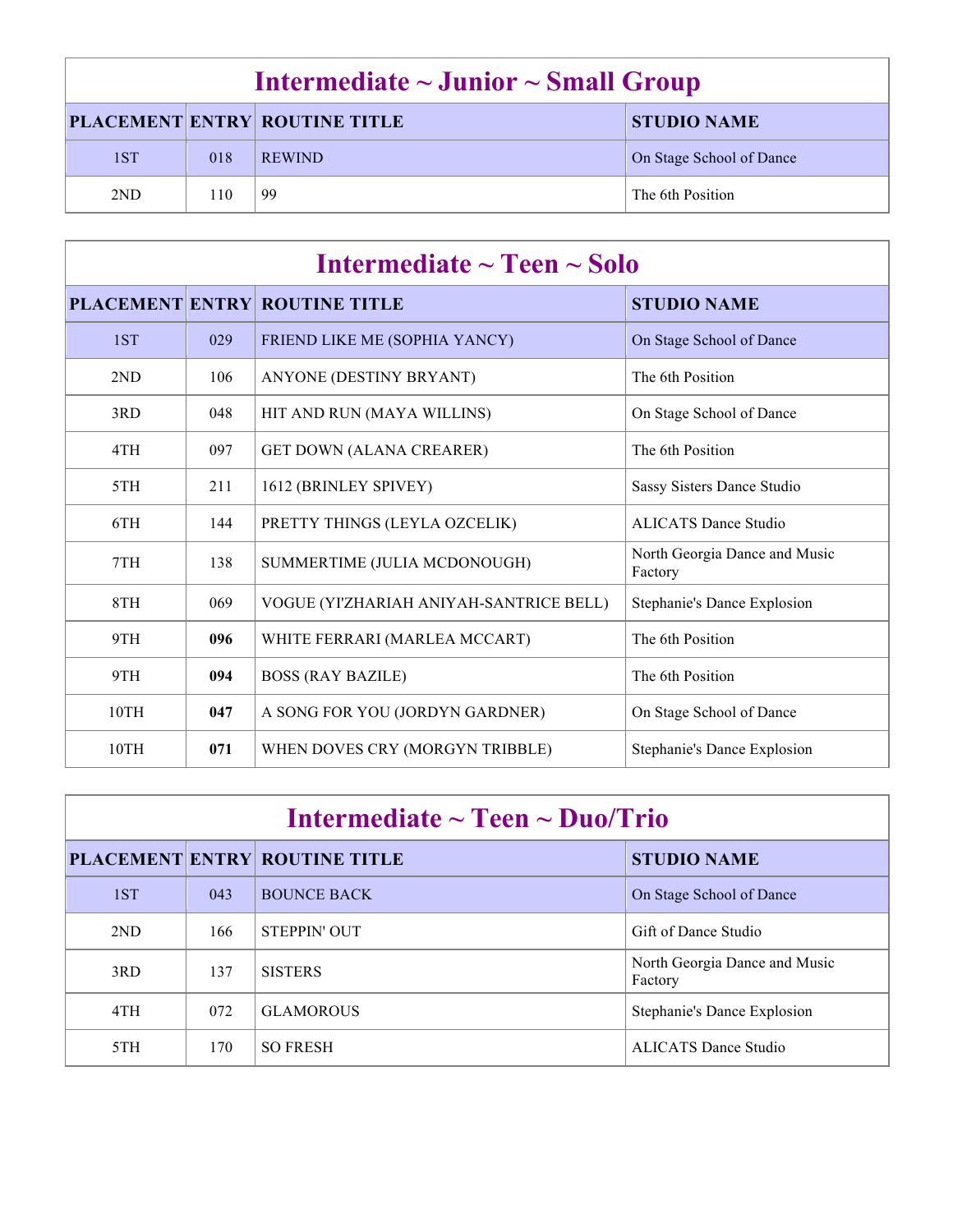| Intermediate $\sim$ Teen $\sim$ Small Group |     |                               |                                          |
|---------------------------------------------|-----|-------------------------------|------------------------------------------|
|                                             |     | PLACEMENT ENTRY ROUTINE TITLE | <b>STUDIO NAME</b>                       |
| 1ST                                         | 054 | <b>SANITY</b>                 | On Stage School of Dance                 |
| 2ND                                         | 152 | <b>FAITH</b>                  | North Georgia Dance and Music<br>Factory |

| Intermediate $\sim$ Teen $\sim$ Large Group |     |                                      |                             |
|---------------------------------------------|-----|--------------------------------------|-----------------------------|
|                                             |     | <b>PLACEMENT ENTRY ROUTINE TITLE</b> | <b>STUDIO NAME</b>          |
| 1ST                                         | 023 | <b>GET IT GIRLS</b>                  | On Stage School of Dance    |
| 2ND                                         | 083 | MISSING YOU                          | Stephanie's Dance Explosion |
| 3RD                                         | 073 | <b>RIVER</b>                         | Stephanie's Dance Explosion |
| 4TH                                         | 177 | <b>ANTWAN &amp; ANDRE'</b>           | Gift of Dance Studio        |

| Intermediate $\sim$ Senior $\sim$ Solo |     |                                      |                             |
|----------------------------------------|-----|--------------------------------------|-----------------------------|
|                                        |     | <b>PLACEMENT ENTRY ROUTINE TITLE</b> | <b>STUDIO NAME</b>          |
| 1ST                                    | 033 | PIECES OF YOU (HALEIGH GREEN)        | <b>Star Dance Studio</b>    |
| 2ND                                    | 212 | DANCE MONKEY (JAYLA PHILLIPS)        | Sassy Sisters Dance Studio  |
| 3RD                                    | 148 | A NATURAL WOMAN (KELSEA HARRIOTT)    | Gift of Dance Studio        |
| 4TH                                    | 100 | <b>VINES (SARAH HILTON)</b>          | The 6th Position            |
| 5TH                                    | 086 | NO EXCUSES (KYLA JONES)              | Stephanie's Dance Explosion |

| Intermediate $\sim$ Senior $\sim$ Duo/Trio |     |                                      |                      |
|--------------------------------------------|-----|--------------------------------------|----------------------|
|                                            |     | <b>PLACEMENT ENTRY ROUTINE TITLE</b> | <b>STUDIO NAME</b>   |
| 1ST                                        | 140 | 90'S PARTY                           | Gift of Dance Studio |
| 2ND                                        | 108 | NEVER BE YOUR WOMAN                  | The 6th Position     |

| Intermediate $\sim$ Senior $\sim$ Small Group |     |                                      |                                    |
|-----------------------------------------------|-----|--------------------------------------|------------------------------------|
|                                               |     | <b>PLACEMENT ENTRY ROUTINE TITLE</b> | <b>STUDIO NAME</b>                 |
| 1ST                                           | 062 | <b>ANYONE</b>                        | <b>Stephanie's Dance Explosion</b> |
| 2ND                                           | 052 | <b>FIGHTER</b>                       | On Stage School of Dance           |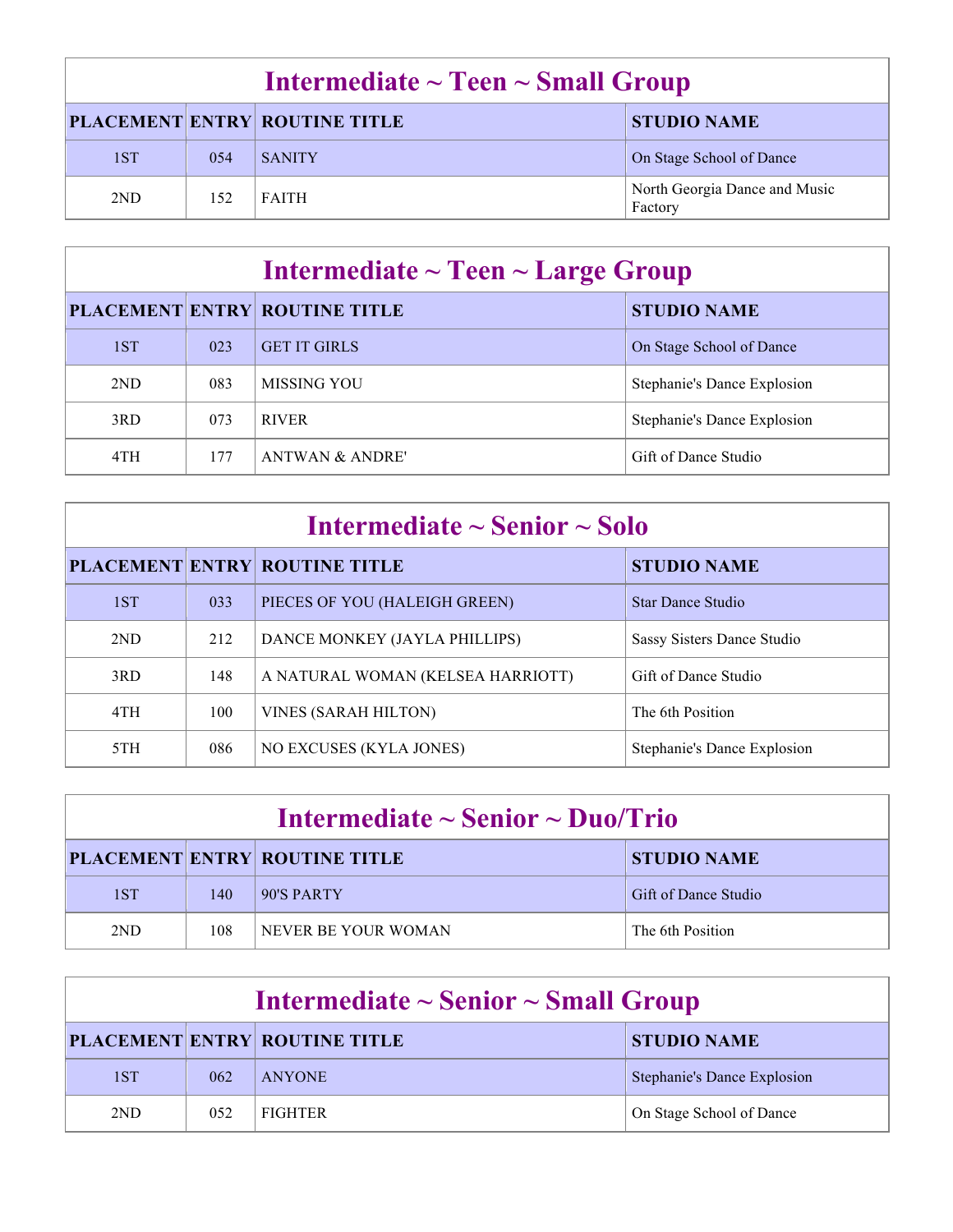| Elite $\sim$ Teen $\sim$ Large Group |     |                                      |                             |
|--------------------------------------|-----|--------------------------------------|-----------------------------|
|                                      |     | <b>PLACEMENT ENTRY ROUTINE TITLE</b> | <b>STUDIO NAME</b>          |
| 1ST                                  | 088 | CAN YOU DO THIS                      | Stephanie's Dance Explosion |

| Elite $\sim$ Teen $\sim$ Production |     |                                      |                                          |
|-------------------------------------|-----|--------------------------------------|------------------------------------------|
|                                     |     | <b>PLACEMENT ENTRY ROUTINE TITLE</b> | <b>STUDIO NAME</b>                       |
| 1ST                                 | 183 | BURLESQUE!!!                         | North Georgia Dance and Music<br>Factory |

| Elite $\sim$ Senior $\sim$ Solo |     |                                      |                                          |
|---------------------------------|-----|--------------------------------------|------------------------------------------|
|                                 |     | <b>PLACEMENT ENTRY ROUTINE TITLE</b> | <b>STUDIO NAME</b>                       |
| 1ST                             | 104 | IT'S A LOOK (JALA BROOKS)            | The 6th Position                         |
| 2ND                             | 074 | MAKE YOU FEEL MY LOVE (SYDNEY SMITH) | Stephanie's Dance Explosion              |
| 2ND                             | 036 | HEY PRINCE HEY! (ALEX SEBER)         | On Stage School of Dance                 |
| 3RD                             | 160 | <b>SLOW UP (TYLER KNOWLES)</b>       | North Georgia Dance and Music<br>Factory |
| 4TH                             | 109 | LISTEN (ALYSSA MYERS)                | The 6th Position                         |
| 5TH                             | 105 | <b>FALLING (RHIANNON LACY)</b>       | The 6th Position                         |

| Elite $\sim$ Senior $\sim$ Duo/Trio |     |                                      |                                          |
|-------------------------------------|-----|--------------------------------------|------------------------------------------|
|                                     |     | <b>PLACEMENT ENTRY ROUTINE TITLE</b> | <b>STUDIO NAME</b>                       |
| 1ST                                 | 156 | <b>BAD</b>                           | Gift of Dance Studio                     |
| 2ND                                 | 172 | <b>JEALOUS</b>                       | North Georgia Dance and Music<br>Factory |
| 3RD                                 | 027 | <b>FALL IN LINE</b>                  | On Stage School of Dance                 |
| 4TH                                 | 139 | <b>ILOMILO</b>                       | Gift of Dance Studio                     |
| 5TH                                 | 099 | <b>HEAVY METAL</b>                   | The 6th Position                         |
| 6TH                                 | 174 | <b>SWEET DREAMS</b>                  | North Georgia Dance and Music<br>Factory |
| 11TH                                | 173 | <b>HOW DEEP IS YOUR LOVE</b>         | North Georgia Dance and Music<br>Factory |